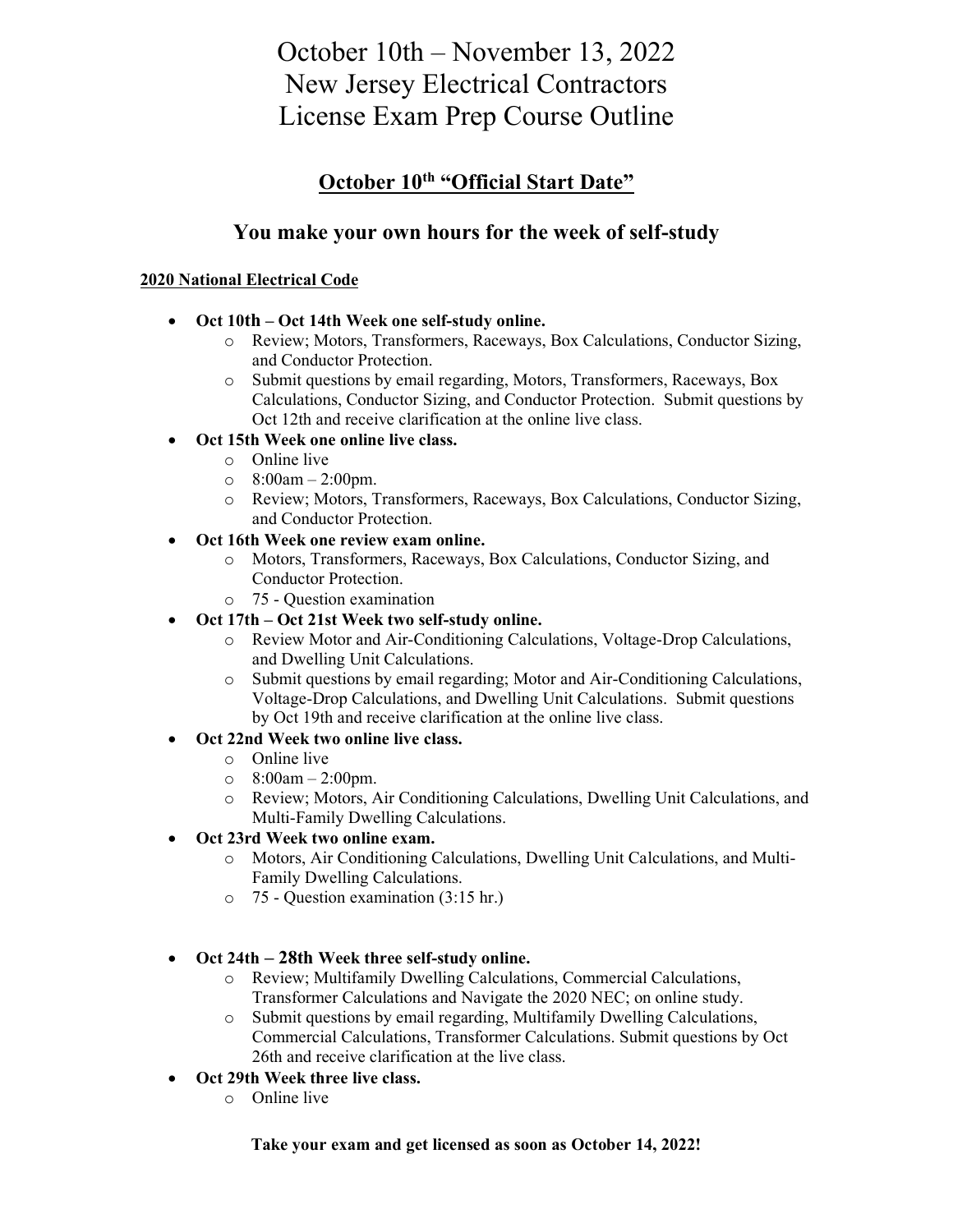## October 10th – November 13, 2022 New Jersey Electrical Contractors License Exam Prep Course Outline

- $\degree$  8:00am 2:00pm.
- o Review; NEC 2020 Code quizzes, NEC general questions, answers, navigating the NEC, improving your question answer timing down to a minimum.
- **Oct 30th Week three online exam.** 
	- o NEC 2020 Code general quiz, Multifamily Dwelling Calculations, Commercial Calculations, and Transformer Calculations.
	- o 50- 75 Question examination

#### **New Jersey Business and Law**

- **Oct 31st – Nov 4th Week four self-study.**
	- o Review; New Jersey Business and Law Self Study.
	- o Submit questions by email regarding, New Jersey Business and Law. Submit questions by Nov 2nd and receive clarification at the online live class.
- **Nov 5th Week four live class.**
	- o Online live
	- $\degree$  8:00am 2:00pm.
	- o Review Business and Law.
- **Nov 6th Week four online exam**.
	- o Business & Law Exam
	- o 50 Question examination (2:15 hr.)

#### **Alarm Systems Contractor**

- **Nov 7th – Nov 11th Week five self-study.**
	- o Review; Alarm Systems.
	- o Submit questions by email regarding New Jersey business and law. Submit questions by Nov 9th and receive clarification at the online live class.

#### • **Nov 12th Live class.**

- o Online live
- $\degree$  8:00am 2:00pm.
- o Review; Alarm Systems.
- **Nov 13th Week five online exam.** 
	- o Alarm systems Exam
	- o 50 Question examination (2:15 hr.)